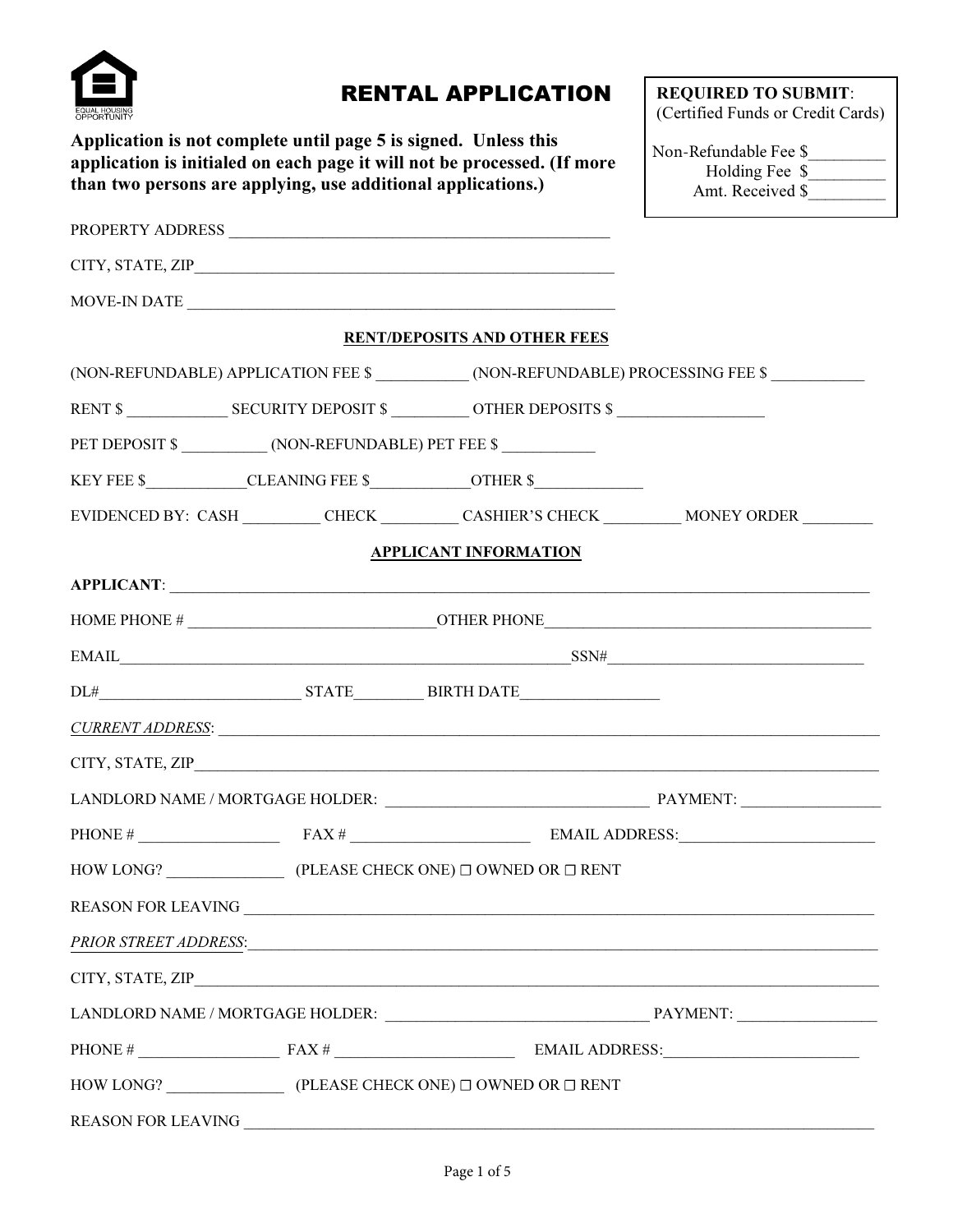|                                        |                                                                   |                                 | SALARY: \$ PER/MO SUPERVISOR: PER/MO SUPERVISOR:                                                                                                                                                                               |
|----------------------------------------|-------------------------------------------------------------------|---------------------------------|--------------------------------------------------------------------------------------------------------------------------------------------------------------------------------------------------------------------------------|
|                                        |                                                                   |                                 |                                                                                                                                                                                                                                |
|                                        |                                                                   |                                 | ADDRESS                                                                                                                                                                                                                        |
| PERSONAL REFERENCES:                   |                                                                   |                                 |                                                                                                                                                                                                                                |
|                                        |                                                                   |                                 |                                                                                                                                                                                                                                |
|                                        |                                                                   |                                 |                                                                                                                                                                                                                                |
|                                        |                                                                   |                                 |                                                                                                                                                                                                                                |
|                                        |                                                                   |                                 |                                                                                                                                                                                                                                |
|                                        |                                                                   |                                 |                                                                                                                                                                                                                                |
| CO-APPLICANT: University CO-APPLICANT: |                                                                   | <b>CO-APPLICANT INFORMATION</b> |                                                                                                                                                                                                                                |
|                                        |                                                                   |                                 |                                                                                                                                                                                                                                |
|                                        |                                                                   |                                 | $EMAIL$ SSN#                                                                                                                                                                                                                   |
|                                        |                                                                   |                                 |                                                                                                                                                                                                                                |
|                                        |                                                                   |                                 | CURRENT ADDRESS: CONSERVERS AND RESIDENCE OF A SUBSERVERSION OF A SUBSERVERSION OF A SUBSERVERSION OF A SUBSERVERSION OF A SUBSERVERSION OF A SUBSERVERSION OF A SUBSERVERSION OF A SUBSERVERSION OF A SUBSERVERSION OF A SUBS |
|                                        |                                                                   |                                 |                                                                                                                                                                                                                                |
|                                        |                                                                   |                                 |                                                                                                                                                                                                                                |
|                                        |                                                                   |                                 |                                                                                                                                                                                                                                |
|                                        |                                                                   |                                 |                                                                                                                                                                                                                                |
|                                        |                                                                   |                                 | REASON FOR LEAVING $\qquad \qquad$                                                                                                                                                                                             |
| PRIOR STREET ADDRESS:                  | <u> 1989 - Johann John Stone, mars eta biztanleria (h. 1989).</u> |                                 |                                                                                                                                                                                                                                |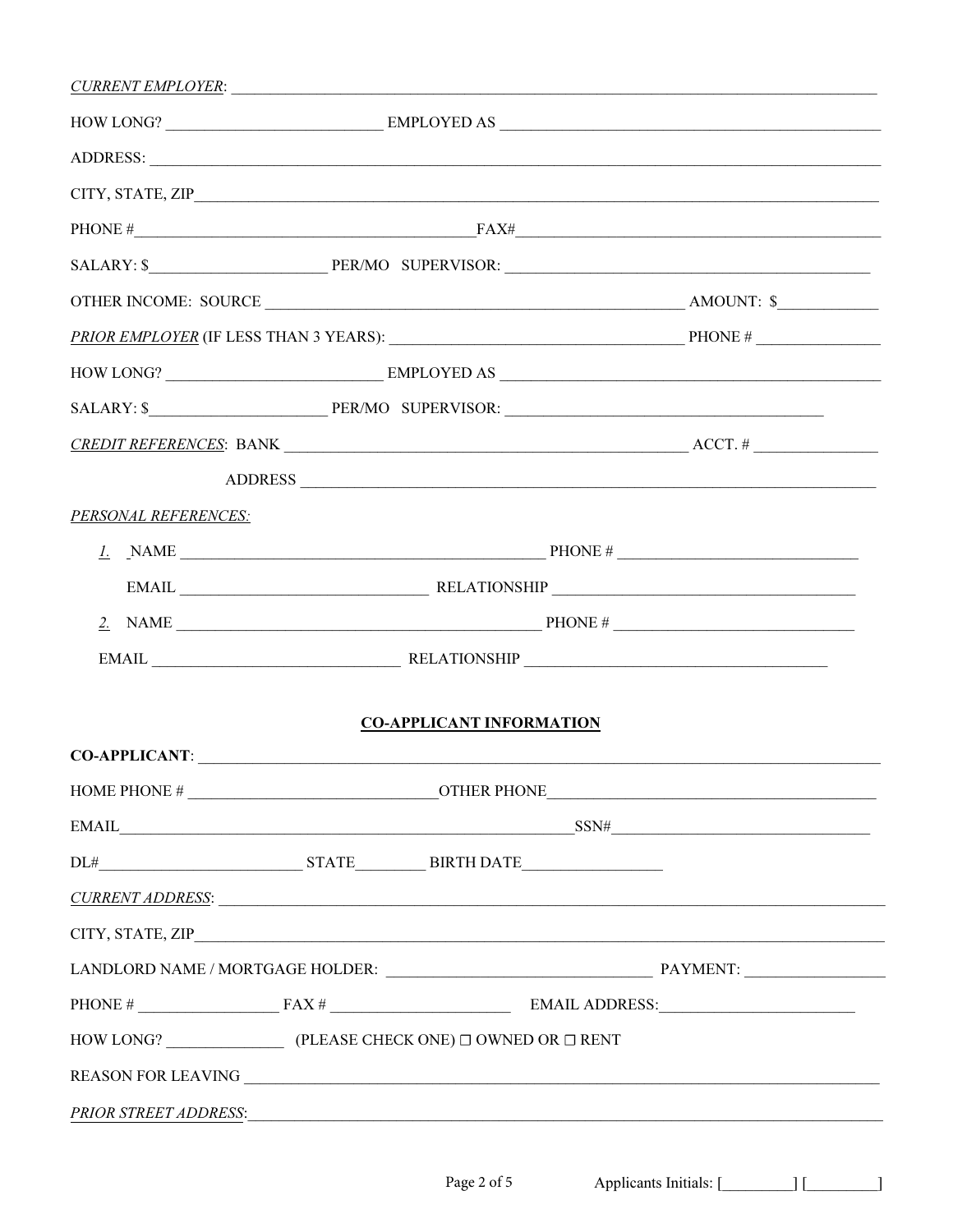|                             | HOW LONG? $\qquad \qquad$ (PLEASE CHECK ONE) $\Box$ OWNED OR $\Box$ RENT |                            |                                                                                                                       |  |              |
|-----------------------------|--------------------------------------------------------------------------|----------------------------|-----------------------------------------------------------------------------------------------------------------------|--|--------------|
|                             |                                                                          |                            |                                                                                                                       |  |              |
|                             | <u>CURRENT EMPLOYER:</u>                                                 |                            |                                                                                                                       |  |              |
|                             |                                                                          |                            |                                                                                                                       |  |              |
|                             |                                                                          |                            |                                                                                                                       |  |              |
|                             |                                                                          |                            |                                                                                                                       |  |              |
|                             |                                                                          |                            |                                                                                                                       |  |              |
|                             |                                                                          |                            |                                                                                                                       |  |              |
|                             |                                                                          |                            |                                                                                                                       |  |              |
|                             |                                                                          |                            |                                                                                                                       |  |              |
|                             |                                                                          |                            |                                                                                                                       |  |              |
|                             |                                                                          |                            |                                                                                                                       |  |              |
|                             |                                                                          |                            |                                                                                                                       |  |              |
|                             | ADDRESS                                                                  |                            |                                                                                                                       |  |              |
| <b>PERSONAL REFERENCES:</b> |                                                                          |                            |                                                                                                                       |  |              |
|                             |                                                                          |                            |                                                                                                                       |  |              |
| EMAIL                       | RELATIONSHIP                                                             |                            | <u> 1989 - Johann Stoff, deutscher Stoff, der Stoff, der Stoff, der Stoff, der Stoff, der Stoff, der Stoff, der S</u> |  |              |
|                             |                                                                          |                            |                                                                                                                       |  |              |
|                             |                                                                          |                            |                                                                                                                       |  |              |
|                             |                                                                          | <b>VEHICLE INFORMATION</b> |                                                                                                                       |  |              |
| <b>AUTOMOBILES:</b>         |                                                                          |                            |                                                                                                                       |  |              |
|                             |                                                                          |                            |                                                                                                                       |  |              |
|                             |                                                                          |                            |                                                                                                                       |  |              |
| <b>MAKE</b>                 | MODEL LIC# STATE YR                                                      |                            |                                                                                                                       |  | <b>COLOR</b> |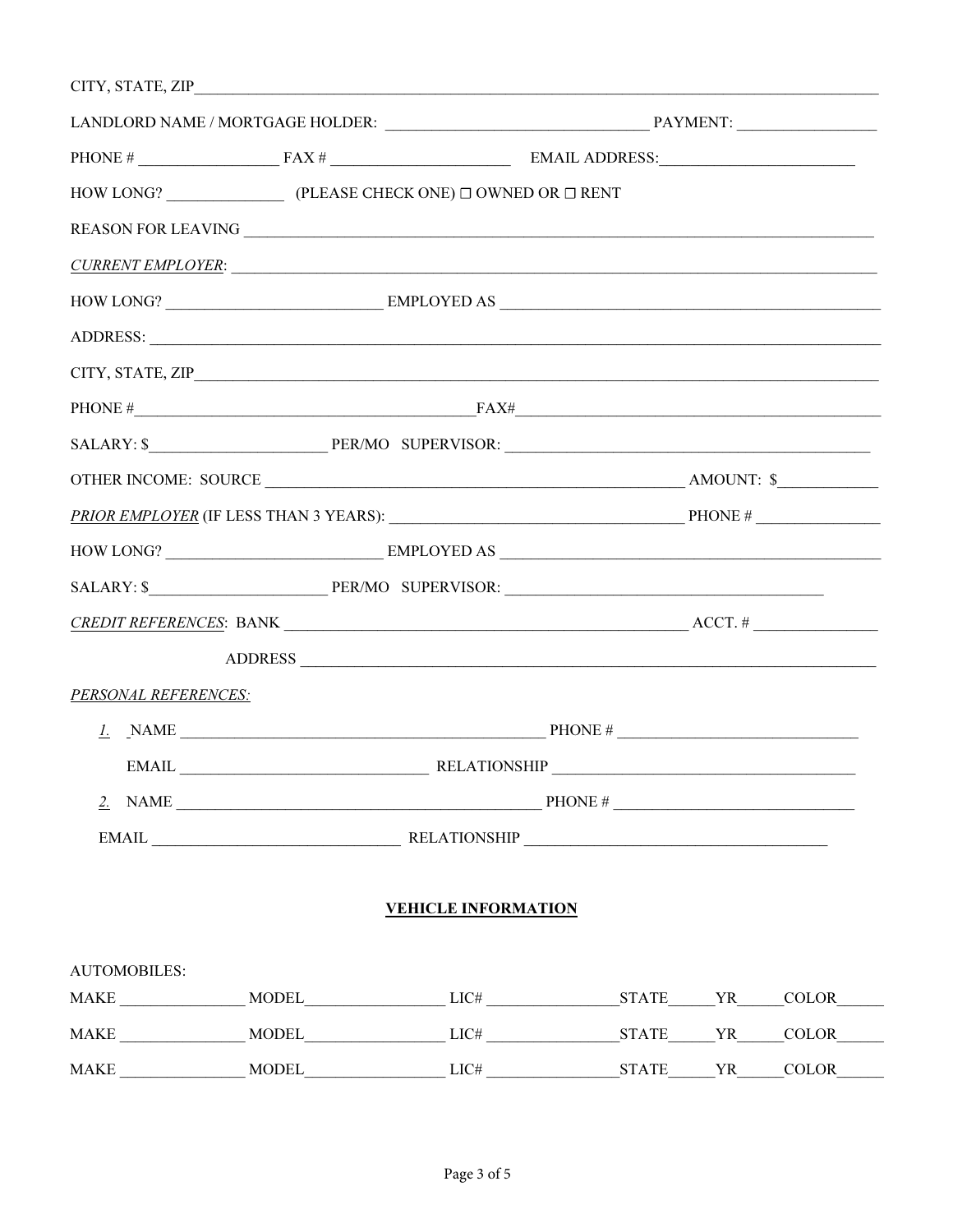## **OTHER OCCUPANTS**

|                 | IN ADDITION TO APPLICANT(S), OTHER PERSONS TO BE AT PREMISES:                                        |                          |                   |
|-----------------|------------------------------------------------------------------------------------------------------|--------------------------|-------------------|
| <b>NAME</b>     | <b>RELATIONSHIP</b>                                                                                  | AGE                      | <b>OCCUPATION</b> |
|                 | ,我们也不能在这里的人,我们也不能在这里的人,我们也不能在这里的人,我们也不能在这里的人,我们也不能在这里的人,我们也不能在这里的人,我们也不能在这里的人,我们也                    |                          |                   |
|                 | ,我们也不能在这里的人,我们也不能在这里的人,我们也不能在这里的人,我们也不能在这里的人,我们也不能在这里的人,我们也不能在这里的人,我们也不能在这里的人,我们也                    |                          |                   |
|                 |                                                                                                      |                          |                   |
|                 | PETS Ž? 3D= I ;F: 3@ J 3@6 7@F7DF: 7@G? 47D <sup>o</sup> fiA8B7FE                                    |                          |                   |
|                 | PETS? (Y/N) __________________HOW MANY? Cats ____________________________Other _____________________ |                          |                   |
|                 | IF YES, PLEASE COMPLETE THE PET APPLICATION AND SUBMIT IT WITH THE RENTAL APPLICATION.               |                          |                   |
|                 |                                                                                                      | <b>OTHER INFORMATION</b> |                   |
|                 | HAS ANY APPLICANT EVER FILED BANKRUPTCY? _________GIVE DETAILS __________________                    |                          |                   |
|                 |                                                                                                      |                          |                   |
|                 |                                                                                                      |                          |                   |
|                 | <u> 1989 - Jan James James Barnett, amerikan bernama (j. 1989)</u>                                   |                          |                   |
|                 |                                                                                                      |                          |                   |
|                 | HAS ANY APPLICANT OR OCCUPANT EVER BEEN CONVICTED OF A GROSS MISDEMEANOR OR FELONY?                  |                          |                   |
|                 |                                                                                                      |                          |                   |
|                 |                                                                                                      |                          |                   |
|                 | HOW LONG DOES APPLICANT PLAN TO LIVE HERE? _________ DOES APPLICANT PLAN TO USE LIQUID FILLED        |                          |                   |
| FURNITURE? TYPE |                                                                                                      |                          |                   |
|                 | DOES ANYONE IN THE HOUSEHOLD SMOKE? Y/N                                                              |                          |                   |
|                 |                                                                                                      | <b>EMERGENCY CONTACT</b> |                   |
|                 | APPLICANT IN CASE OF EMERGENCY, PERSON TO NOTIFY:                                                    |                          |                   |
| RELATIONSHIP:   |                                                                                                      | PHONE #                  |                   |
|                 | CO-APPLICANT IN CASE OF EMERGENCY, PERSON TO NOTIFY:                                                 |                          |                   |
| RELATIONSHIP:   |                                                                                                      | PHONE #                  |                   |